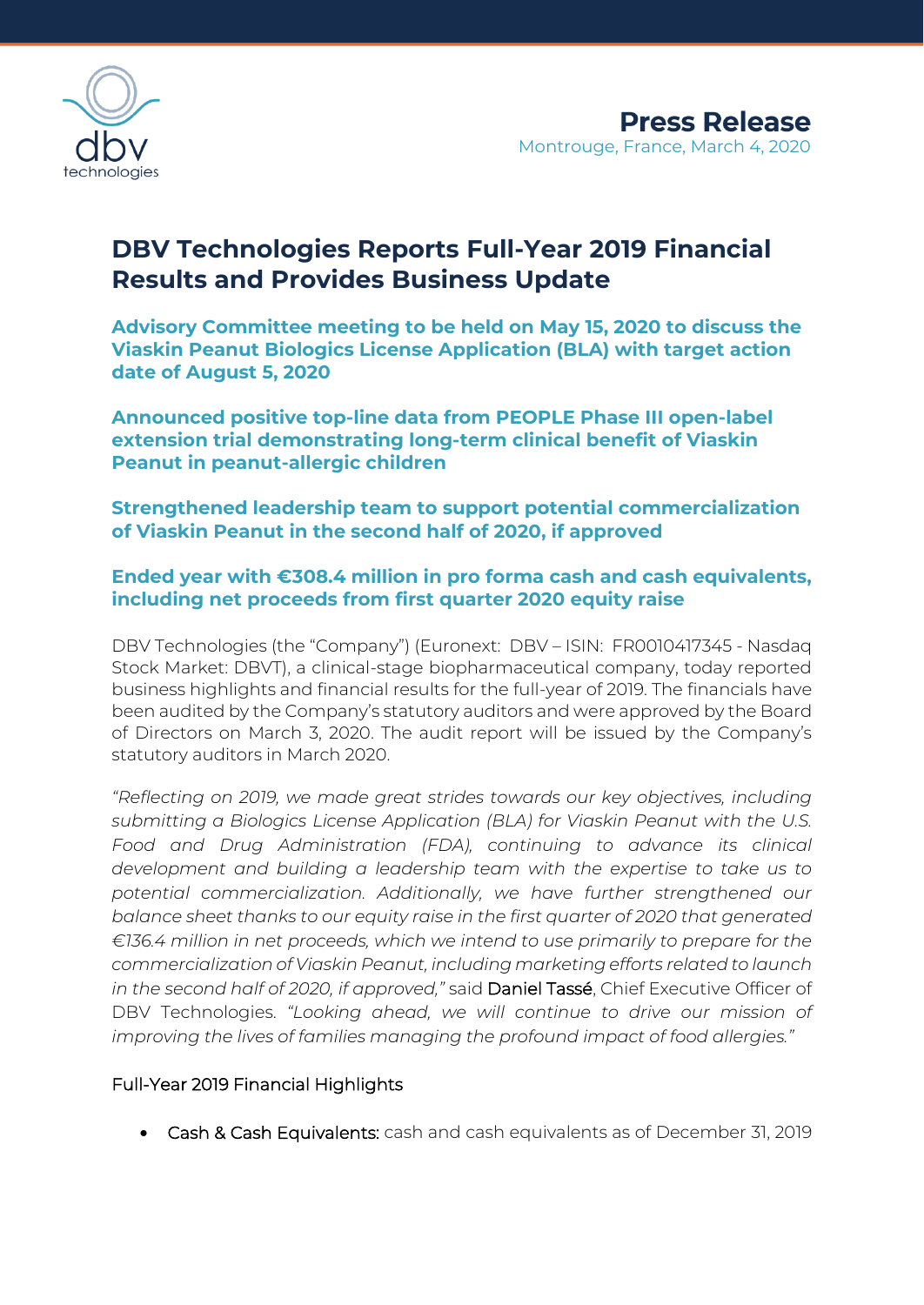

were €172.0 million, compared to €122.8 million as of December 31, 2018. In 2019, cash used in operating activities was  $\epsilon$ (128.5) million and cash flows used in investment activities were  $\epsilon$ (5.1) million. Cash from financing activities were €182.8 million, including €187.9 million received in connection with the Company's April 2019 and October 2019 public offerings. Current cash and cash equivalents, including the €136.4 million in net proceeds from the February 2020 offering, which includes the net proceeds from the partial exercise of the related overallotment option in March 2020, after deducting commissions and estimated offering expenses, are projected to be sufficient to fund the Company's operating plan into the first quarter of 2021.

- Operating Income: operating income was €13.1 million in 2019, compared to €14.5 million in 2018, which corresponds to a decrease of 9.7%. In 2019, operating income was primarily generated by the Company's Research Tax Credit (French Crédit Impôt Recherche, or CIR) and by revenue recognized by the Company under its collaboration agreement with Nestlé Health Science.
- Research & Development Expenses: research and development expenses decreased by €5.7 million, or 5.3%, to €101.5 million in 2019, compared to €107.2 million in 2018. The decrease in research and development expenses resulted mainly from the completion of Viaskin™ Peanut Phase III clinical trials and lower manufacturing costs, partially offset by an increase in personnel expenses.
- General & Administrative Expenses: general and administrative expenses were €44.4 million in 2019, compared to €41.4 million in 2018. The increase in general and administrative expenses was primarily attributable to an increase in personnel-related expenses as a result of our increased employee headcount, severance costs in connection with the Company's reorganization, consulting fees and the implementation of retention measures for key personnel of the Company. This increase was partially offset by reduced share-based compensation expense as well as reduced expenses related to free share plans for employees.
- Sales & Marketing Expenses: sales and marketing expenses were €18.9 million in 2019, compared to €32.2 million in 2018, reflecting a decrease of €13.3 million, or 41.3%. The decrease in sales and marketing expenses was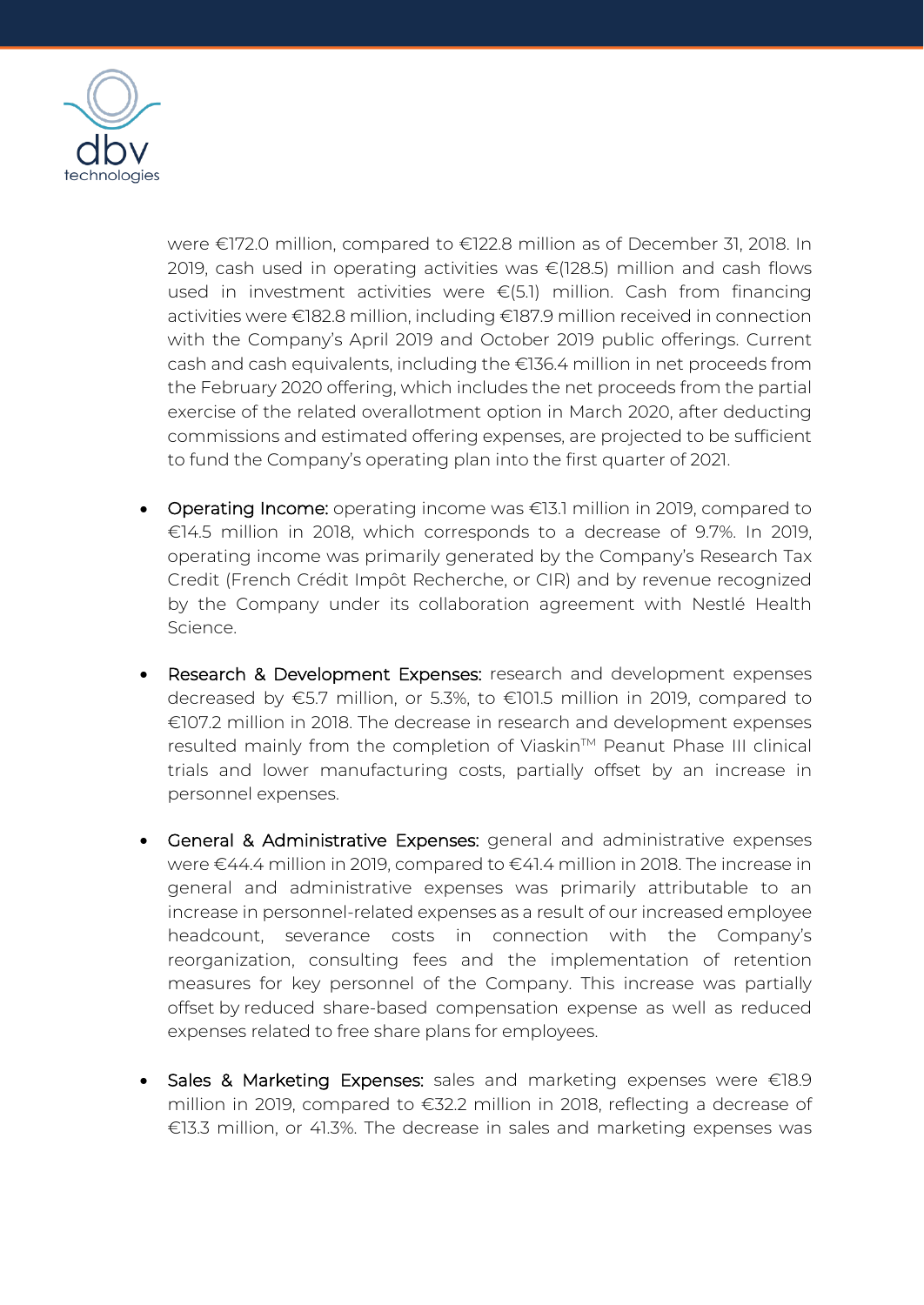

primarily due to a decrease in consulting fees, marketing, tradeshows and travel expenses as part of budget discipline as the Company refocused on preparing for the submission of a BLA for Viaskin Peanut to the FDA.

• Net Loss: net loss was €(153.6) million in 2019, compared to €(166.1) million in 2018. Loss per share (based on the weighted average number of shares outstanding over the period) was €(4.15) and €(5.74) in 2019 and 2018, respectively.

### Clinical Progress of Viaskin Peanut

In January 2020, the Company announced topline results of the largest long-term trial evaluating peanut allergy immunotherapy to date. The three-year, open-label extension of the Phase III PEPITES trial, referred to as the PEOPLE trial, was designed to evaluate the long-term efficacy and safety of investigational Viaskin Peanut in peanut-allergic children ages 4 to 11 years. The topline results showed long-term clinical benefit as shown by an increase in eliciting dose (ED), which may decrease the chance of reacting to an accidental peanut exposure. These results build on PEPITES findings published in *The Journal of the American Medical Association* (JAMA). The Company plans to present study results at the American Academy of Allergy, Asthma & Immunology (AAAAI) in March 2020, as well as publish the results in a peer-reviewed journal.

On October 4, 2019, the FDA accepted for review the BLA for Viaskin Peanut for the treatment of peanut-allergic children ages 4 to 11 years. The FDA has since announced an Allergenic Products Advisory Committee meeting to be held on May 15, 2020 to discuss the BLA. With a target action date of August 5, 2020, the Company hopes to offer this important new treatment option to patients and their families in the second half of 2020, if approved. Viaskin Peanut is based on investigational epicutaneous immunotherapy (EPIT), DBV's proprietary method of delivering biologically active compounds to the immune system through intact skin.

The Company expects to announce the Part A topline results of EPITOPE (EPIT™ in Toddlers with Peanut Allergy), as well as an enrollment update for Part B of EPITOPE, in the first half of 2020. EPITOPE is a global, Phase III clinical trial assessing the safety and efficacy of Viaskin Peanut for the treatment of peanut-allergic toddlers ages 1 to 3 years, an age when many patients are first diagnosed with peanut allergy. EPITOPE is a two-part, pivotal, double-blind, placebo-controlled trial that is currently enrolling patients.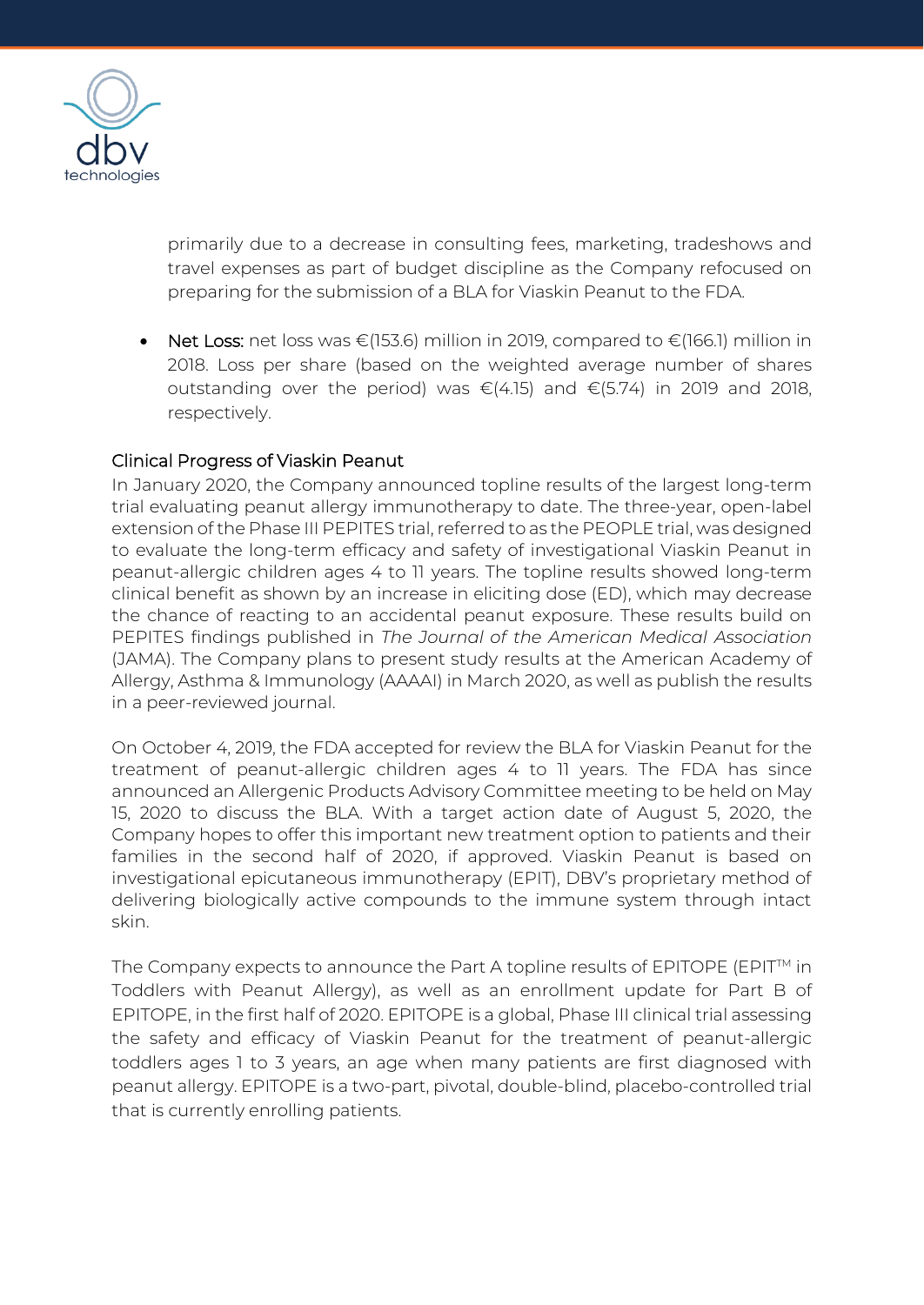

## Corporate Update

Over the past 12 months, the Company has continued to build a strong and experienced bench of business leaders to lead its strategic initiatives in 2020 and beyond. The Company believes they each bring strengths and expertise to their roles, with recent additions including:

- Pascal Wotling, who was recently appointed as Chief Technical Operations Officer, will oversee manufacturing, supply chain and new product process development.
- Ramzi Benamar, who was appointed Chief Financial Officer in January 2020, is deepening the Company's capabilities and experience in several areas, including financial leadership, R&D and commercial biotech, as well as capital and cash management.
- Caroline Daniere, who was appointed Chief Human Resources Officer in September 2019, has been focused on defining new strategies to build culture and drive success through recruitment, retention and alignment across geographies.
- Pharis Mohideen, M.D., who was appointed Chief Medical Officer in July 2019, is bringing his regulatory, medical affairs and food allergy experience to the Company's clinical development programs.
- Adam Slatter, who was appointed Chief Quality Officer in March 2019, is leading the Company's global Quality Assurance and Quality Control.

### About DBV Technologies

DBV Technologies is developing Viaskin®, an investigational proprietary technology platform with broad potential applications in immunotherapy. Viaskin is based on epicutaneous immunotherapy, or EPIT<sup>™</sup>, DBV's method of delivering biologically active compounds to the immune system through intact skin. With this new class of non-invasive product candidates, the Company is dedicated to safely transforming the care of food allergic patients. DBV's food allergies programs include ongoing clinical trials of Viaskin Peanut and Viaskin Milk, and preclinical development of Viaskin Egg. DBV is also pursuing a human proof-of-concept clinical study of Viaskin Milk for the treatment of Eosinophilic Esophagitis, and exploring potential applications of its platform in vaccines and other immune diseases. DBV Technologies has global headquarters in Montrouge, France and offices in Bagneux, France, and North American operations in Summit, NJ and New York, NY. The Company's ordinary